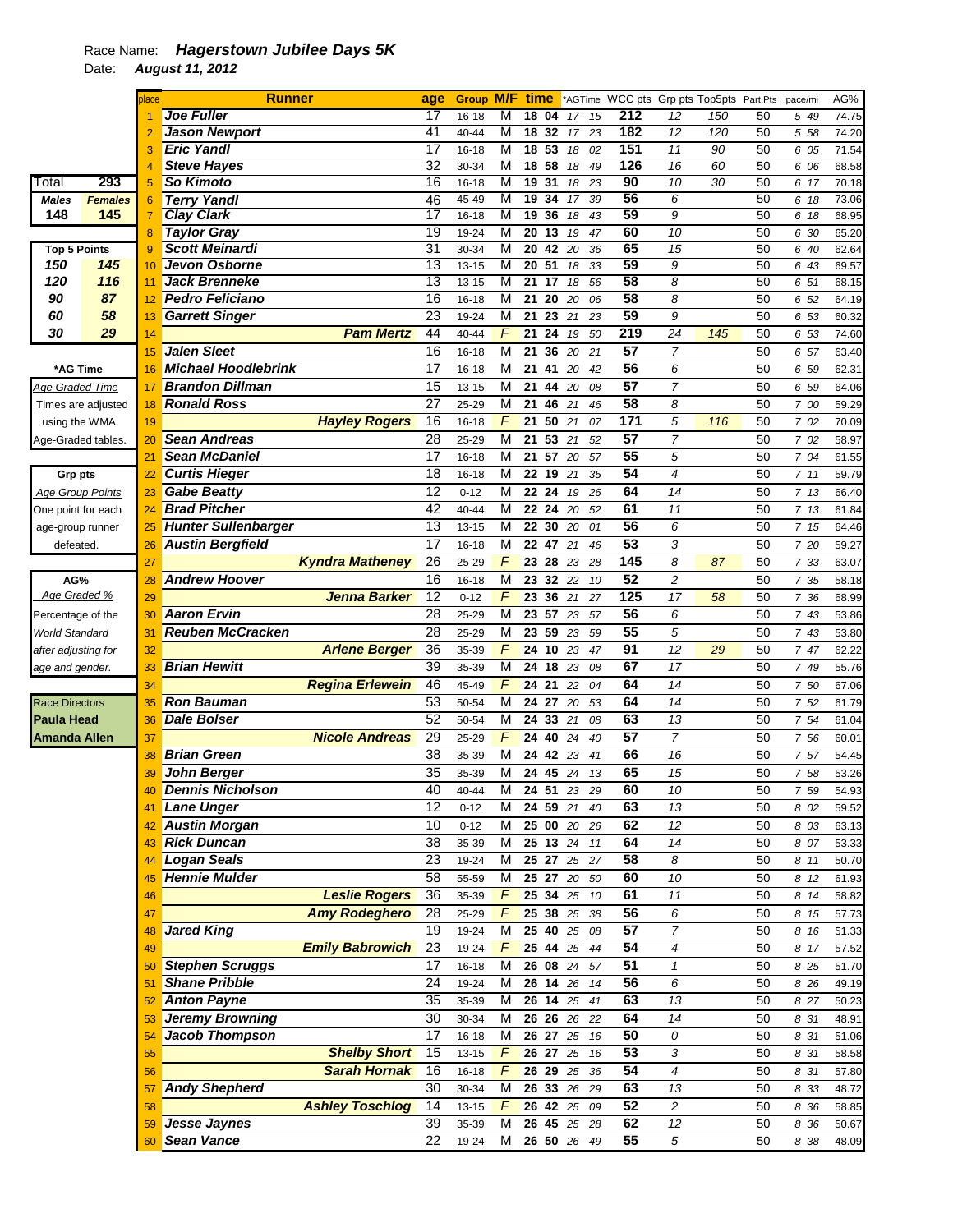## Race Name: *Hagerstown Jubilee Days 5K*

Date: *August 11, 2012* 

| place            | <b>Runner</b>           | age             | <b>Group M/F</b> |                | time          |                    |          |    |                 |                 | *AGTime WCC pts Grp pts Top5pts Part.Pts | pace/mi | AG%   |
|------------------|-------------------------|-----------------|------------------|----------------|---------------|--------------------|----------|----|-----------------|-----------------|------------------------------------------|---------|-------|
| 61               | <b>Tyler Hostetler</b>  | 21              | 19-24            | М              |               | 26 55              | 26       | 49 | 54              | 4               | 50                                       | 840     | 48.11 |
| 62               | <b>Eileen Cravens</b>   | 55              | 55-59            | F              | 26            | 58                 | 21       | 46 | 56              | 6               | 50                                       | 8 41    | 67.98 |
| 63               | <b>Rich Allen</b>       | 30              | 30-34            | М              | 27            | 11                 | 27       | 07 | 62              | 12              | 50                                       | 845     | 47.56 |
| 64               | <b>Michael Dugar</b>    | 31              | 30-34            | M              | 27            | 13                 | 27       | 05 | 61              | 11              | 50                                       | 8 45    | 47.64 |
| 65               | <b>Alex Reynolds</b>    | 11              | $0 - 12$         | M              | 27            | 19                 | 23       | 02 | 61              | 11              | 50                                       | 847     | 56.01 |
| 66               | <b>Zach Rozelle</b>     | 57              | 55-59            | M              | 27 21         |                    | 22       | 34 | 59              | 9               | 50                                       | 8 48    | 57.16 |
| 67               | <b>Mike Turner</b>      | 53              | 50-54            | M              | 27            | 22                 | 23       | 22 | 62              | 12              | 50                                       | 8 48    | 55.23 |
| 68               | <b>Parker Jaynes</b>    | $\overline{11}$ | $0 - 12$         | М              | 27            | 23                 | 23       | 06 | 60              | 10              | 50                                       | 8<br>49 | 55.84 |
| 69               | <b>Brent Bowman</b>     | 27              | 25-29            | M              | 27            | 26                 | 27       | 26 | 54              | 4               | 50                                       | 8 50    | 47.03 |
| 70               | <b>Kathy Shelley</b>    | 41              | 40-44            | F              | 27            | 26                 | 26       | 10 | $\overline{73}$ | 23              | 50                                       | 8 50    | 56.58 |
|                  | <b>Austin Farlow</b>    | 9               |                  | M              |               |                    |          |    | 59              |                 |                                          |         |       |
| 71               | <b>Dave Snow</b>        | $\overline{35}$ | $0 - 12$         |                | 27            | 28                 | 21       | 39 | 61              | 9               | 50                                       | 8 50    | 59.57 |
| 72               |                         |                 | 35-39            | М              | 27            | 34                 | 26       | 58 |                 | 11              | 50                                       | 8 52    | 47.82 |
| 73               | <b>Ben Climer</b>       | 27              | 25-29            | M              | 28            | 11                 | 28       | 11 | 53              | 3               | 50                                       | 9 04    | 45.79 |
| 74               | <b>Steven Dick</b>      | 50              | 50-54            | M              | 28            | 13                 | 24       | 41 | 61              | 11              | 50                                       | 9 05    | 52.25 |
| 75               | <b>Michael Mitchell</b> | 29              | 25-29            | M              | 28            | 16                 | 28       | 14 | 52              | 2               | 50                                       | 9 06    | 45.68 |
| 76               | <b>Trent Weiss</b>      | 12              | $0 - 12$         | М              | 28            | 22                 | 24       | 37 | 58              | 8               | 50                                       | 9 08    | 52.42 |
| 77               | <b>Kyle Kolopanis</b>   | 29              | 25-29            | M              | 28            | 40                 | 28       | 38 | 51              | $\mathbf{1}$    | 50                                       | 9 14    | 45.05 |
| 78               | <b>Tony Yandl</b>       | 12              | $0 - 12$         | М              | 28            | 57                 | 25       | 07 | 57              | 7               | 50                                       | 9 19    | 51.36 |
| 79               | <b>Josh Morgan</b>      | 32              | 30-34            | М              |               | 28 57              | 28       | 44 | 60              | 10              | 50                                       | 9 19    | 44.90 |
| 80               | <b>Dave Pointis</b>     | 61              | 60-64            | M              | 29            | 10                 | 23       | 15 | 53              | 3               | 50                                       | 9 23    | 55.49 |
| 81               | <b>Jim Robertson</b>    | 61              | 60-64            | M              | 29            | 13                 | 23       | 18 | 52              | $\overline{c}$  | 50                                       | 9 24    | 55.38 |
| 82               | <b>Karsen Morgan</b>    | 8               | $0 - 12$         | F              | 29            | 14                 | 23       | 53 | 66              | 16              | 50                                       | 9 25    | 61.95 |
| 83               | <b>Andy Frazier</b>     | 33              | 30-34            | M              | 29            | 14                 | 28       | 54 | 59              | 9               | 50                                       | 9 25    | 44.63 |
| 84               | <b>James Fagan</b>      | 50              | 50-54            | M              | 29            | 23                 | 25       | 42 | 60              | 10              | 50                                       | 9 27    | 50.20 |
| 85               | <b>Melissa Johnson</b>  | 31              | 30-34            | F              | 29            | 26                 | 29       | 24 | 70              | 20              | 50                                       | 9 28    | 50.35 |
| 86               | <b>Madilyn Coomes</b>   | 14              | $13 - 15$        | F              | 29            | 30                 | 27       | 47 | 51              | $\mathcal I$    | 50                                       | 9 30    | 53.28 |
| 87               | <b>Raymond Blevins</b>  | 54              | 50-54            | М              | 29            | 32                 | 24       | 59 | 59              | 9               | 50                                       | 9 30    | 51.61 |
| 88               | <b>Kasey Reneau</b>     | 18              | 16-18            | F              | 29            | 32                 | 29       | 13 | 53              | 3               | 50                                       | 9 30    | 50.65 |
| 89               | <b>Joe Nocton</b>       | 57              | 55-59            | M              | 29            | 33                 | 24       | 23 | 58              | 8               | 50                                       | 9 31    | 52.89 |
| 90               | <b>Rob Hutchens</b>     | 46              | 45-49            | M              | 29            | 36                 | 26       | 43 | 55              | 5               | 50                                       | 9 32    | 48.28 |
| 91               | <b>Courtney Wigner</b>  | 21              | 19-24            | F              | 29            | 44                 | 29       | 44 | 53              | 3               | 50                                       | 9 34    | 49.78 |
|                  | <b>Jalen Olives</b>     | 12              | $0 - 12$         | M              | 29            | 48                 | 25       | 51 | 56              | 6               | 50                                       | 9 35    | 49.91 |
| 92               | <b>Taylor McCullum</b>  | $\overline{20}$ |                  | F              | 29            | 52 29              |          |    | 52              | 2               |                                          |         |       |
| 93               | <b>Hunter Lambright</b> | $\overline{21}$ | 19-24            | M              |               | 53                 |          | 51 | 53              |                 | 50                                       | 9 37    | 49.57 |
| 94               |                         |                 | 19-24            |                | 29            |                    | 29       | 46 | 54              | 3               | 50                                       | 9 37    | 43.33 |
| 95               | <b>Kevin Shelley</b>    | 46              | 45-49            | М              | 29            | 57                 | 27       | 02 |                 | 4               | 50                                       | 9 38    | 47.72 |
| 96               | <b>Teri Kissick</b>     | 41              | 40-44            | F              |               | 30 05              | 28       | 41 | 72              | 22              | 50                                       | 9 41    | 51.61 |
| 97               | <b>Elisha Frazier</b>   | 30              | 30-34            | F              | 30            | 06                 | 30       | 06 | 69              | 19              | 50                                       | 9 41    | 49.18 |
| 98               | <b>Chip Foster</b>      | 51              | 50-54            | М              | 30            | 12 26              |          | 12 | 58              | 8               | 50                                       | 9 43    | 49.24 |
| 99               | <b>Quyen Wolfe</b>      | 34              | 30-34            | $\overline{F}$ |               | 30 29 30           |          | 15 | 68              | $\overline{18}$ | 50                                       | 9 4 9   | 48.94 |
| 100              | <b>Stephanie Farlow</b> | 33              | 30-34            | F              |               | <b>30 39 30</b>    |          | 30 | 67              | 17              | 50                                       | 9 52    | 48.53 |
|                  | 101 Tom Carrico         | 59              | 55-59            | М              | $30 \quad 41$ |                    | 24       | 54 | 57              | 7               | 50                                       | 9 53    | 51.81 |
| 102 <sub>1</sub> | John Kuhn               | 42              | $40 - 44$        | M              |               | 30 49 28           |          | 42 | 59              | 9               | 50                                       | 9 55    | 44.96 |
|                  | 103 Jerry Winkler       | 58              | 55-59            | M              |               | 30 53 25           |          | 17 | 56              | 6               | 50                                       | 9 57    | 51.03 |
| 104              | <b>Shannon Vatter</b>   | 44              | 40-44            | F              |               | 30 57 28           |          | 41 | 71              | 21              | 50                                       | 9 58    | 51.59 |
|                  | 105 Tim Green           | 45              | 45-49            | M              |               | 31 07 28           |          | 19 | 53              | 3               | 50                                       | 10 01   | 45.56 |
|                  | 106 Michael Mills       | 58              | 55-59            | Μ              | 31 11         |                    | 25       | 31 | 55              | 5               | 50                                       | 10 02   | 50.54 |
| 107              | <b>Mariah Seals</b>     | $\overline{20}$ | 19-24            | F              | 31            | 26                 | 31       | 25 | 51              | $\mathbf{1}$    | 50                                       | 10 07   | 47.11 |
| 108              | <b>Melissa Moore</b>    | 44              | 40-44            | $\overline{F}$ | 31            | 34                 | 29       | 16 | 70              | 20              | 50                                       | 10 10   | 50.58 |
| 109              | <b>Jhade Payne</b>      | 12              | $0 - 12$         | $\overline{F}$ | 31            | 35 28              |          | 43 | 65              | 15              | 50                                       | 10 10   | 51.54 |
| 110              | <b>Nathalia Payne</b>   | 35              | 35-39            | F              | 31            |                    | 43 31    | 20 | 60              | 10              | 50                                       | 10 12   | 47.22 |
| 111              | <b>Jon Weigel</b>       | 13              | $13 - 15$        | М              | 31            | 44                 | 28       | 14 | 55              | 5               | 50                                       | 10 13   | 45.70 |
|                  | 112 Craig Weigel        | 34              | 30-34            | М              | 31            | 45 31              |          | 14 | 58              | 8               | 50                                       | 10 13   | 41.30 |
|                  | 113 Greg Kurtz          | 55              | 55-59            | M              | 31            | 46 26              |          | 40 | 54              | 4               | 50                                       | 10 13   | 48.38 |
| 114              | <b>Angie Witham</b>     | 49              | 45-49            | F              | 31            | $\overline{47}$ 27 |          | 45 | 63              | 13              | 50                                       | 10 14   | 53.32 |
| 115              | <b>Susan Steele</b>     | 53              | 50-54            | F              | 31            | 51                 | 26       | 24 | 66              | 16              | 50                                       | 10 15   | 56.05 |
|                  | 116 Shane McDaniel      | 38              | 35-39            | M              |               | 32 02 30           |          | 43 | 60              | 10              | 50                                       | 10 19   | 41.99 |
|                  | 117 Joe Farlow          | 37              | 35-39            | М              |               |                    | 32 06 31 | 01 | 59              | 9               | 50                                       | 10 20   | 41.58 |
|                  | 118 Cole Farlow         | $\overline{7}$  | $0 - 12$         | М              |               |                    | 32 14 23 | 22 | 55              | 5               | 50                                       | 10 22   | 55.21 |
|                  | <b>Lori Fields</b>      | 32              |                  | F              |               |                    |          |    | 66              |                 |                                          |         |       |
| 119              |                         |                 | 30-34            |                |               | 32 20 32           |          | 14 |                 | 16              | 50                                       | 10 24   | 45.91 |
|                  | 120 Austin Haus         | 15              | $13 - 15$        | М              |               |                    | 32 22 29 | 59 | 54              | 4               | 50                                       | 10 25   | 43.02 |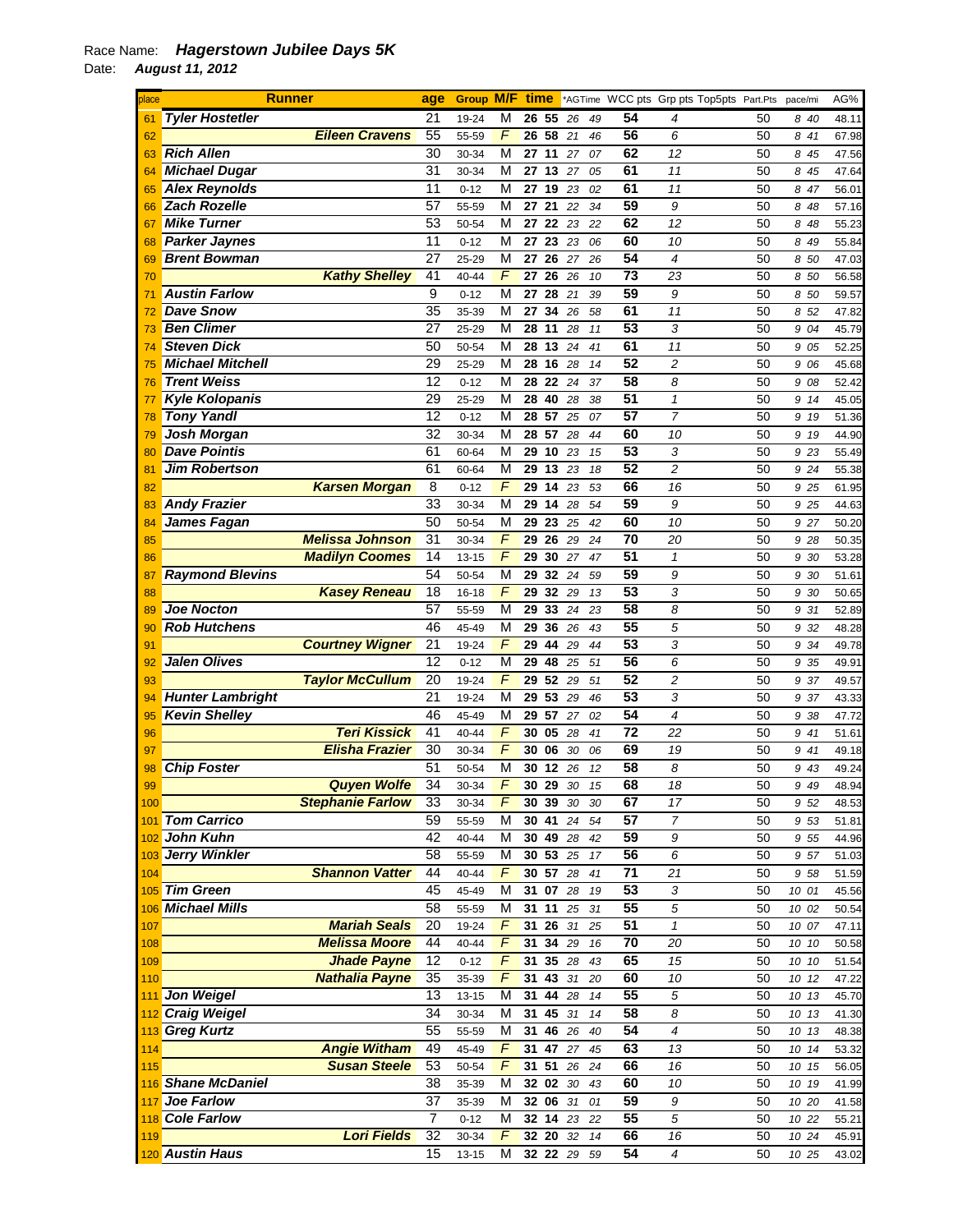## Race Name: *Hagerstown Jubilee Days 5K*  Date: *August 11, 2012*

| place |                          | <b>Runner</b>            | age             | <b>Group M/F</b> |                | time  |                   |    |    |                 | *AGTime WCC pts Grp pts Top5pts Part.Pts |    | pace/mi  | AG%   |
|-------|--------------------------|--------------------------|-----------------|------------------|----------------|-------|-------------------|----|----|-----------------|------------------------------------------|----|----------|-------|
| 121   | <b>Skip Moore</b>        |                          | 45              | 45-49            | М              |       | 32 26             | 29 | 30 | 52              | 2                                        | 50 | 10 26    | 43.72 |
| 122   |                          | <b>Heather Wampole</b>   | 30              | 30-34            | F              |       | 32 39             | 32 | 38 | 65              | 15                                       | 50 | 10 31    | 45.35 |
| 123   |                          | <b>Kimberly Dailey</b>   | 46              | 45-49            | F              |       | 32 50             | 29 | 45 | 62              | 12                                       | 50 | 10 34    | 49.75 |
| 124   |                          | <b>Lora Lock</b>         | 42              | 40-44            | F              |       | 32 51             | 31 | 03 | 69              | 19                                       | 50 | 10 34    | 47.67 |
| 125   | <b>Gene Black</b>        |                          | 70              | $70+$            | M              |       | 32 52             | 24 | 03 | 52              | $\overline{c}$                           | 50 | 10 35    | 53.62 |
| 126   |                          | <b>Rinda Kieffer</b>     | 35              | 35-39            | F              |       | 32 59             | 32 | 36 | 59              | 9                                        | 50 | 10 37    | 45.40 |
| 127   | <b>Aaron Johnson</b>     |                          | 36              | 35-39            | М              | 33 21 |                   | 32 | 26 | 58              | 8                                        | 50 | 10 44    | 39.76 |
| 128   | <b>Pete Larson</b>       |                          | 36              | 35-39            | М              | 33    | 27                | 32 | 33 | 57              | 7                                        | 50 | 10 46    | 39.63 |
| 129   |                          | <b>Regan Klein</b>       | 11              | $0 - 12$         | F              | 33    | 38                | 29 | 54 | 64              | 14                                       | 50 | 10 49    | 49.49 |
| 130   |                          | <b>Sabrena Bartram</b>   | 49              | 45-49            | F              | 33    | 39                | 29 | 23 | 61              | 11                                       | 50 | 10 50    | 50.36 |
| 131   |                          | <b>Teresa Bryant</b>     | 52              | 50-54            | F              | 33    | 40                | 28 | 17 | 65              | 15                                       | 50 | 10 50    | 52.33 |
| 132   |                          | <b>Joan Jordan</b>       | 19              | 19-24            | $\overline{F}$ | 33    | 43                | 33 | 35 | 50              | 0                                        | 50 | 10 51    | 44.08 |
|       |                          | <b>Maci Matanich</b>     | 11              |                  | F              | 33    | 45                | 30 | 01 | 63              | 13                                       | 50 |          | 49.30 |
| 133   |                          |                          | 33              | $0 - 12$         | M              |       |                   |    |    | 57              | $\overline{7}$                           |    | 10 52    |       |
| 134   | <b>Dustin Thornburg</b>  |                          |                 | 30-34            | F              |       | 33 46             | 33 | 23 |                 |                                          | 50 | 10 52    | 38.64 |
| 135   |                          | <b>Stacy Brenneke</b>    | $\overline{41}$ | 40-44            |                |       | 33 49             | 32 | 14 | 68              | 18                                       | 50 | 10 53    | 45.92 |
| 136   |                          | <b>Andrea Payne</b>      | 29              | 25-29            | F              | 33 51 |                   | 33 | 51 | 55              | 5                                        | 50 | 10 54    | 43.72 |
| 137   | <b>Javin Payne</b>       |                          | 9               | $0 - 12$         | М              |       | 33 51             | 26 | 42 | 54              | 4                                        | 50 | 10 54    | 48.33 |
| 138   | <b>Tom Pennington</b>    |                          | 55              | 55-59            | М              |       | 33 59             | 28 | 32 | 53              | 3                                        | 50 | 10 56    | 45.22 |
| 139   |                          | <b>Belinda Gray</b>      | 53              | 50-54            | F              | 34    | 06                | 28 | 16 | 64              | 14                                       | 50 | 10 58    | 52.35 |
| 140   |                          | <b>Michellle Kircher</b> | 42              | 40-44            | F              | 34    | 06                | 32 | 14 | 67              | 17                                       | 50 | 10 59    | 45.92 |
| 141   |                          | <b>Angela Ketron</b>     | 41              | 40-44            | $\overline{F}$ | 34    | 09                | 32 | 33 | 66              | 16                                       | 50 | 10 59    | 45.47 |
| 142   | <b>Brian Fisher</b>      |                          | 42              | 40-44            | М              |       | 34 12             | 31 | 50 | 58              | 8                                        | 50 | 11 00    | 40.51 |
| 143   | <b>Alex Beatty</b>       |                          | 8               | $0 - 12$         | М              | 34    | 14                | 25 | 57 | 53              | 3                                        | 50 | 11 01    | 49.71 |
| 144   |                          | <b>Bethan Ervin</b>      | 44              | 40-44            | F              |       | 34 19             | 31 | 48 | 65              | 15                                       | 50 | 11 03    | 46.53 |
| 145   | <b>Nate Reynolds</b>     |                          | 13              | 13-15            | М              | 34    | 19                | 30 | 31 | 53              | 3                                        | 50 | 11<br>03 | 42.27 |
| 146   | <b>Mike Witham</b>       |                          | 41              | 40-44            | М              | 34    | 19                | 32 | 11 | $\overline{57}$ | $\overline{7}$                           | 50 | 11 03    | 40.08 |
| 147   | <b>Michael Payne</b>     |                          | 31              | 30-34            | М              | 34    | 23                | 34 | 13 | 56              | 6                                        | 50 | 11 04    | 37.70 |
| 148   |                          | <b>Debbie Robbins</b>    | 56              | 55-59            | F              | 34    | 32 27             |    | 30 | 55              | 5                                        | 50 | 11 07    | 53.83 |
| 149   |                          | <b>Renee McCullum</b>    | 50              | 50-54            | F              | 34    | 33                | 29 | 47 | 63              | 13                                       | 50 | 11<br>07 | 49.69 |
| 150   |                          | <b>Tami Stevens</b>      | 52              | 50-54            | F              | 34    | 36                | 29 | 05 | 62              | 12                                       | 50 | 11 08    | 50.90 |
| 151   |                          | <b>Kimberly Carlton</b>  | 47              | 45-49            | F              | 34    | 36                | 30 | 59 | 60              | 10                                       | 50 | 11 08    | 47.77 |
| 152   | <b>Don Beatty</b>        |                          | 43              | 40-44            | М              |       | 34 43             | 32 | 05 | 56              | 6                                        | 50 | 11 11    | 40.21 |
| 153   |                          | <b>Nicole Newport</b>    | 41              | 40-44            | F              | 35    | 09                | 33 | 30 | 64              | 14                                       | 50 | 11<br>19 | 44.18 |
| 154   |                          | <b>Becky Reynolds</b>    | 41              | 40-44            | F              |       | 35 15             | 33 | 36 | 63              | 13                                       | 50 | 11 21    | 44.04 |
| 155   | <b>Chad Balilo</b>       |                          | 19              | 19-24            | М              |       | 35 18             | 34 | 34 | 52              | $\overline{c}$                           | 50 | 11 22    | 37.33 |
|       | <b>Isaac Moistner</b>    |                          | 10              |                  | М              |       | 35 23 28          |    |    | 52              | $\overline{c}$                           | 50 |          |       |
| 156   |                          | <b>Brenda Baumer</b>     |                 | $0 - 12$         | F              | 35    | 24                |    | 55 | 59              |                                          |    | 11 23    | 44.61 |
| 157   | <b>William Fuller</b>    |                          | 48              | 45-49            |                |       |                   | 31 | 19 | 57              | 9                                        | 50 | 11 24    | 47.27 |
| 158   |                          |                          | 53              | 50-54            | М              | 35    | -59               | 30 | 43 |                 | 7                                        | 50 | 11 35    | 42.00 |
|       | 159 Dennis Mann          |                          | 68              | 65-69            | M              |       | 36 00             | 26 | 55 | $\overline{51}$ | 1                                        | 50 | 11 35    | 47.91 |
|       | 160 Rocky Vecera         |                          | 42              | 40-44            | М              |       | <b>36 04 33</b>   |    | 35 | 55              | 5                                        | 50 | 11 37    | 38.41 |
| 161   |                          | <b>Erica Barker</b>      | 10              | $0 - 12$         | F              |       | 36 06 31          |    | 19 | 62              | 12                                       | 50 | 11 37    | 47.26 |
|       | 162 Dave Kelly           |                          | 50              | 50-54            | М              |       | 36 07 31          |    | 35 | 56              | 6                                        | 50 | 11 37    | 40.84 |
| 163   |                          | <b>Lindsay Boatright</b> | 32              | 30-34            | F              |       | 36 11             | 36 | 05 | 64              | 14                                       | 50 | 11 39    | 41.02 |
| 164   |                          | <b>Melanie McDaniel</b>  | 47              | 45-49            | F              |       | 36 11             | 32 | 24 | 58              | 8                                        | 50 | 11 39    | 45.68 |
| 165   |                          | <b>Judy Pierce</b>       | 50              | 50-54            | F              |       | 36 40             | 31 | 37 | 61              | 11                                       | 50 | 11 48    | 46.80 |
| 166   |                          | <b>Angela Buckland</b>   | 30              | 30-34            | F              |       | $36\overline{48}$ | 36 | 47 | 63              | 13                                       | 50 | 11 51    | 40.23 |
| 167   | <b>Daniel Rheinhardt</b> |                          | 15              | 13-15            | M              |       | 36 49             | 34 | 07 | 52              | $\overline{c}$                           | 50 | 11 51    | 37.81 |
| 168   |                          | <b>Neva Carter</b>       | 11              | $0 - 12$         | F              |       | 36 51             | 32 | 46 | 61              | 11                                       | 50 | 11 52    | 45.16 |
| 169   |                          | <b>Emily Ross</b>        | 26              | 25-29            | F              |       | 36 57             | 36 | 57 | 54              | 4                                        | 50 | 11 54    | 40.05 |
| 170   | <b>David Rheinhardt</b>  |                          | 57              | 55-59            | М              |       | 37 02 30          |    | 34 | 52              | 2                                        | 50 | 11 55    | 42.19 |
| 171   | <b>Gary Stout</b>        |                          | 60              | 60-64            | М              |       | 37 03 29          |    | 48 | 51              | 1                                        | 50 | 11 55    | 43.29 |
| 172   |                          | <b>Christie Larsen</b>   | 38              | 35-39            | F              |       | 37 04             | 36 | 06 | 58              | 8                                        | 50 | 11 56    | 41.00 |
| 173   |                          | <b>Julie Vecera</b>      | 43              | 40-44            | F              | 37    | 37                | 35 | 14 | 62              | 12                                       | 50 | 12 06    | 42.01 |
| 174   | <b>Curt Spaulding</b>    |                          | 50              | 50-54            | M              |       | $37 \, 43$        | 32 | 59 | 55              | 5                                        | 50 | 12 08    | 39.10 |
| 175   |                          | <b>Kim Parsons</b>       | 42              | 40-44            | F              |       | 37 46             | 35 | 42 | 61              | 11                                       | 50 | 12 09    | 41.46 |
| 176   |                          | <b>Pat Bowers</b>        | 69              | 65-69            | F              |       | 37 53 24          |    | 44 | 50              | 0                                        | 50 | 12 12    | 59.83 |
|       |                          | <b>Jane Barker</b>       | 46              | 45-49            | F              |       | 38 00 34          |    | 27 | 57              | $\overline{7}$                           | 50 | 12 14    |       |
| 177   |                          |                          |                 |                  | F              |       |                   |    |    |                 |                                          |    |          | 42.97 |
| 178   |                          | <b>Angela Purcell</b>    | 44              | 40-44            |                |       | 38 04             | 35 | 18 | 60              | 10                                       | 50 | 12 15    | 41.93 |
| 179   |                          | <b>Sidney Braff</b>      | 10              | $0 - 12$         | F              |       | 38 15 33          |    | 10 | 60              | 10                                       | 50 | 12 19    | 44.61 |
| 180   |                          | <b>Betsy Frazier</b>     | 26              | 25-29            | F              |       | 38 15 38          |    | 15 | 53              | 3                                        | 50 | 12 19    | 38.70 |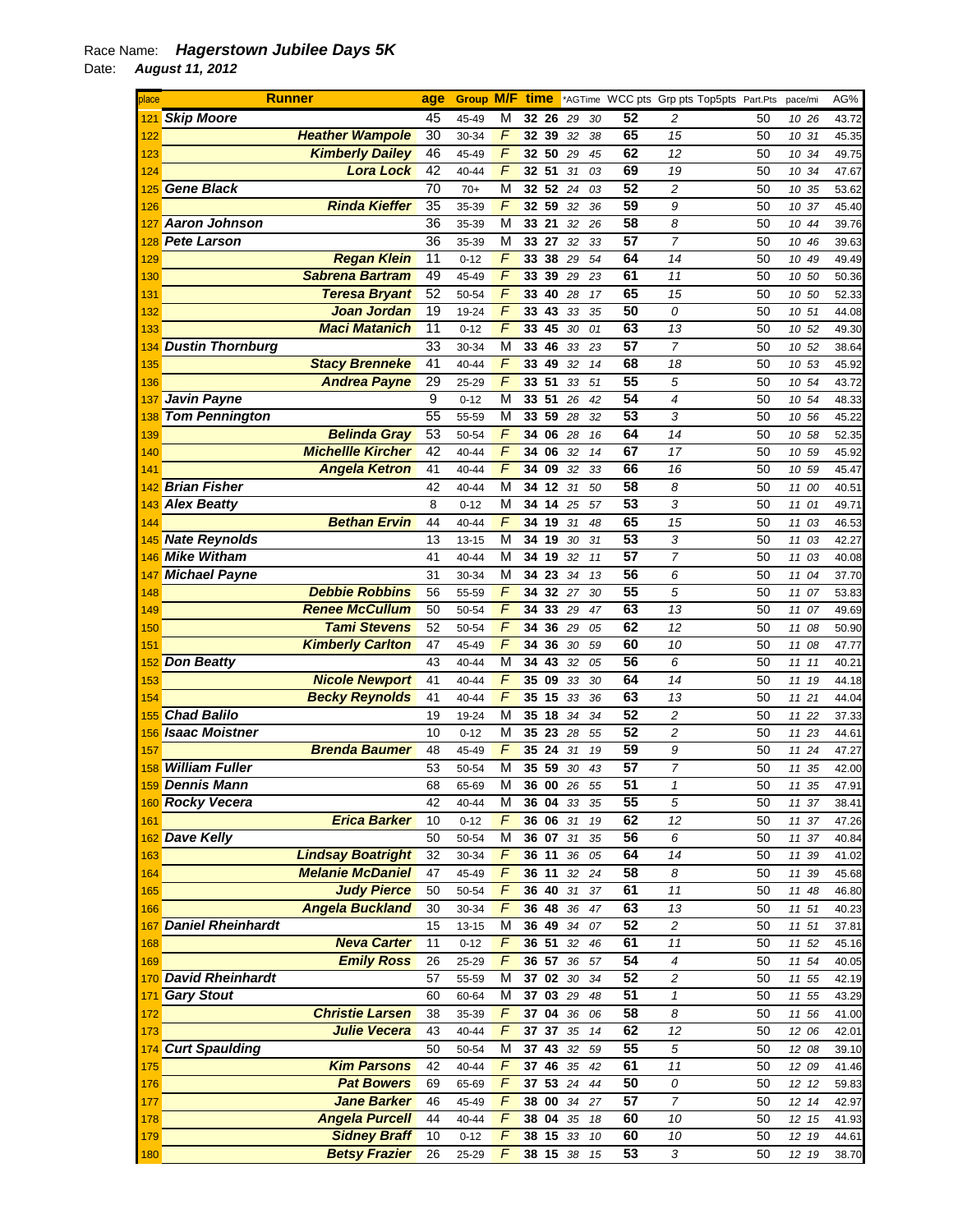## Race Name: *Hagerstown Jubilee Days 5K*  Date: *August 11, 2012*

| place | <b>Runner</b>            | age | <b>Group M/F</b> |        | time  |          |    |    |                 | *AGTime WCC pts Grp pts Top5pts Part.Pts |    | pace/mi | AG%   |
|-------|--------------------------|-----|------------------|--------|-------|----------|----|----|-----------------|------------------------------------------|----|---------|-------|
| 181   | <b>Michellle Johnson</b> | 34  | 30-34            | F      |       | 38 22    | 38 | 04 | 62              | 12                                       | 50 | 12 21   | 38.89 |
| 182   | <b>Todd Moistner</b>     | 35  | 35-39            | М      | 38 27 |          | 37 | 38 | 56              | 6                                        | 50 | 12 22   | 34.28 |
| 183   | <b>Lisa Hicks</b>        | 44  | 40-44            | F      | 38 27 |          | 35 | 39 | 59              | 9                                        | 50 | 12 23   | 41.52 |
|       | <b>Stacy Braff</b>       | 50  | 50-54            | F      | 38    | 28       | 33 | 10 | 60              | 10                                       | 50 | 12 23   | 44.62 |
| 184   | <b>Lanny Braff</b>       | 44  |                  | М      |       | 38 28    |    |    | 54              | 4                                        | 50 |         |       |
| 185   |                          | 42  | 40-44            | M      |       | 33       | 35 | 16 | 53              |                                          |    | 12 23   | 36.58 |
| 186   | <b>Wayne Roussel</b>     |     | 40-44            |        | 38    |          | 35 | 53 |                 | 3                                        | 50 | 12 24   | 35.95 |
| 187   | <b>Beth Beatty</b>       | 37  | 35-39            | F      | 38    | 39       | 37 | 51 | 57              | $\overline{7}$                           | 50 | 12 26   | 39.10 |
| 188   | <b>Chuck Wolfe</b>       | 62  | 60-64            | М      | 38    | 45       | 30 | 37 | 50              | 0                                        | 50 | 12 28   | 42.14 |
| 189   | <b>Berneice Tipton</b>   | 52  | 50-54            | F      |       | 38 58    | 32 | 44 | 59              | 9                                        | 50 | 12 33   | 45.20 |
| 190   | <b>Sherry Marcum</b>     | 48  | 45-49            | F      | 38    | 59       | 34 | 28 | 56              | 6                                        | 50 | 12 33   | 42.94 |
| 191   | <b>Angela Larson</b>     | 33  | 30-34            | F      | 39    | 02       | 38 | 50 | 61              | 11                                       | 50 | 12 34   | 38.12 |
| 192   | <b>Will Brenneke</b>     | 9   | $0 - 12$         | М      | 39    | 06       | 30 | 50 | 51              | $\mathcal I$                             | 50 | 12 35   | 41.84 |
| 193   | <b>Makayla Matanich</b>  | 10  | $0 - 12$         | F      | 39    | 17       | 34 | 05 | 59              | 9                                        | 50 | 12 39   | 43.43 |
| 194   | <b>David Johnson</b>     | 51  | 50-54            | M      | 40    | 06       | 34 | 48 | 54              | 4                                        | 50 | 12 54   | 37.08 |
| 195   | <b>Ellen Johnson</b>     | 63  | 60-64            | F      | 40    | 06       | 28 | 50 | 53              | 3                                        | 50 | 12 55   | 51.33 |
| 196   | <b>Leanne Stiver</b>     | 42  | 40-44            | F      | 40    | 44       | 38 | 30 | 58              | 8                                        | 50 | 13 07   | 38.44 |
| 197   | <b>Drew Doerstler</b>    | 35  | 35-39            | F      | 40    | 48       | 40 | 19 | 56              | 6                                        | 50 | 13 08   | 36.71 |
| 198   | <b>Kayla Purcell</b>     | 18  | 16-18            | F      | 40    | 55       | 40 | 28 | 52              | $\overline{c}$                           | 50 | 13 10   | 36.57 |
| 199   | <b>Stephania Cross</b>   | 30  | 30-34            | F      | 40    | 59       | 40 | 58 | 60              | 10                                       | 50 | 13 11   | 36.12 |
| 200   | <b>Ben Zumbrun</b>       | 37  | 35-39            | М      | 41    | 01       | 39 | 37 | 55              | 5                                        | 50 | 13 12   | 32.56 |
| 201   | <b>Tonya Paxton</b>      | 25  | 25-29            | F      | 41    | 24       | 41 | 24 | 52              | $\overline{\mathbf{c}}$                  | 50 | 13 19   | 35.75 |
| 202   | <b>Leland Nicholson</b>  | 70  | $70+$            | М      | 41    | 37       | 30 | 28 | 51              | 1                                        | 50 | 13 24   | 42.35 |
| 203   | <b>Joe Silvers</b>       | 57  | 55-59            | М      | 41    | 42       | 34 | 25 | 51              | $\mathbf{1}$                             | 50 | 13 25   | 37.48 |
| 204   | <b>Heather Dugar</b>     | 32  | 30-34            | F      | 41    | 43       | 41 | 36 | 59              | 9                                        | 50 | 13 26   | 35.58 |
| 205   | <b>Leslie Gettinger</b>  | 29  | 25-29            | F      | 41    | 53       | 41 | 53 | 51              | 1                                        | 50 | 13 29   | 35.34 |
| 206   | <b>Doug Brown</b>        | 50  | 50-54            | М      | 41    | 57       | 36 | 42 | 53              | 3                                        | 50 | 13 30   | 35.16 |
|       | <b>Tiffany Sheley</b>    | 35  |                  | F      | 42    | 11       | 41 | 41 | 55              | 5                                        | 50 | 13 35   |       |
| 207   | <b>Kirill Konorev</b>    | 13  | 35-39            | М      | 42 21 |          |    | 40 | 51              | $\mathbf{1}$                             | 50 |         | 35.50 |
| 208   | <b>Zenida Roberson</b>   |     | $13 - 15$        | F      | 42    |          | 37 |    | 58              | 8                                        |    | 13 38   | 34.25 |
| 209   | <b>Chuch Roberson</b>    | 11  | $0 - 12$         |        |       | 22       | 37 | 41 | 51              |                                          | 50 | 13 38   | 39.28 |
| 210   | <b>Kari Morrison</b>     | 47  | 45-49            | М<br>F | 42 55 | 42 22    | 37 | 57 | 51              | $\mathbf{1}$                             | 50 | 13 38   | 33.98 |
| 211   |                          | 18  | 16-18            |        |       |          | 42 | 28 |                 | $\mathbf{1}$                             | 50 | 13 49   | 34.85 |
| 212   | <b>Rachel Ernst</b>      | 33  | 30-34            | F      | 43    | 06       | 42 | 52 | 58              | 8                                        | 50 | 13 52   | 34.52 |
| 213   | <b>Brad Stahlhut</b>     | 32  | 30-34            | М      | 43    | 06       | 42 | 46 | 55              | 5                                        | 50 | 13 52   | 30.16 |
|       | <b>Jared Haley</b>       | 31  | 30-34            | М      |       | 43 20    | 43 | 07 | $\overline{54}$ | 4                                        | 50 | 13 57   | 29.92 |
| 215   | <b>John Campbell</b>     | 42  | 40-44            | М      | 43    | 21       | 40 | 22 | 52              | $\overline{c}$                           | 50 | 13 57   | 31.96 |
| 216   | <b>Leslie Warner</b>     | 40  | 40-44            | F      |       | 43 59    | 42 | 15 | $\overline{57}$ | $\overline{7}$                           | 50 | 14 09   | 35.02 |
| 217   | <b>Tina Cohee</b>        | 33  | 30-34            | F      | 43    | 59       | 43 | 45 | 57              | $\overline{7}$                           | 50 | 14 09   | 33.82 |
| 218   | <b>Candace Yount</b>     | 30  | 30-34            | F      |       | 43 59    | 43 | 58 | 56              | 6                                        | 50 | 14 09   | 33.66 |
| 219   | <b>Laura Sutphin</b>     | 46  | 45-49            | F      | 44    | 07       | 39 | 59 | $\overline{55}$ | 5                                        | 50 | 14 12   | 37.02 |
|       | 220 Chris Larsen         | 41  | 40-44            | М      |       | 44 12 41 |    | 27 | 51              | 1                                        | 50 | 14 14   | 31.12 |
| 221   | Jenna Larsen             | 9   | $0 - 12$         | F      |       | 44 12 37 |    | 17 | 57              | 7                                        | 50 | 14 14   | 39.70 |
|       | 222 Ken Hittson          | 48  | 45-49            | М      |       | 44 13 39 |    | 18 | 50              | 0                                        | 50 | 14 14   | 32.82 |
| 223   | <b>Makynna Matanich</b>  | 10  | $0 - 12$         | F      |       | 44 18 38 |    | 26 | 56              | 6                                        | 50 | 14 16   | 38.51 |
| 224   | <b>Cassey Kelley</b>     | 33  | 30-34            | F      |       | 44 32 44 |    | 18 | 55              | 5                                        | 50 | 14 20   | 33.41 |
| 225   | <b>Cathy Weaver</b>      | 63  | 60-64            | F      | 44    | 35       | 32 | 03 | 52              | $\overline{\mathbf{c}}$                  | 50 | 14 21   | 46.18 |
| 226   | <b>Mercedes Vaughn</b>   | 15  | $13 - 15$        | F      | 44    | 43       | 42 | 42 | 50              | 0                                        | 50 | 14 23   | 34.66 |
| 227   | <b>Karen Matanich</b>    | 42  | 40-44            | F      |       | 44 45    | 42 | 18 | 56              | 6                                        | 50 | 14 24   | 34.99 |
| 228   | <b>Joy Klein</b>         | 35  | 35-39            | F      |       | 44 45    | 44 | 14 | 54              | 4                                        | 50 | 14 24   | 33.46 |
| 229   | Jonathan Larsen          | 13  | $13 - 15$        | М      |       | 44 54    | 39 | 56 | 50              | 0                                        | 50 | 14 27   | 32.30 |
| 230   | <b>Patricia Ours</b>     | 56  | 55-59            | F      |       | 45 03 35 |    | 52 | 54              | 4                                        | 50 | 14 30   | 41.27 |
| 231   | <b>Ann Adams</b>         | 51  | 50-54            | F      |       | 45 08 38 |    | 25 | 58              | 8                                        | 50 | 14 32   | 38.53 |
|       | 232 John Hurley          | 32  | 30-34            | М      |       | 45 18    | 44 | 57 | 53              | 3                                        | 50 | 14 35   | 28.70 |
| 233   | <b>Angie Dickman</b>     | 43  | $40 - 44$        | F      |       | 45 24    | 42 | 31 | 55              | 5                                        | 50 | 14 37   | 34.81 |
| 234   | <b>April Thurston</b>    | 33  | 30-34            | F      | 45    | 31       | 45 | 17 | 54              | 4                                        | 50 | 14 39   | 32.68 |
| 235   | <b>Stephanie Wright</b>  | 37  | 35-39            | F      |       | 45 31    | 44 | 35 | 53              | 3                                        | 50 | 14 39   | 33.20 |
|       | 236 Nick Andreas         | 31  | 30-34            | М      |       | 45 38    | 45 | 25 | 52              | $\overline{c}$                           | 50 | 14 41   | 28.41 |
| 237   | <b>Scott Deaton</b>      | 39  | 35-39            | М      |       | 45 42 43 |    | 31 | 54              | 4                                        | 50 | 14 43   | 29.64 |
|       | 238 Michael Jacob        | 34  | 30-34            | М      |       | 45 42    | 44 | 59 | 51              | 1                                        | 50 | 14 43   | 28.68 |
| 239   | <b>Shelia Campbell</b>   | 53  | 50-54            | F      |       | 45 50    | 38 | 00 | $\overline{57}$ | 7                                        | 50 | 14 45   | 38.94 |
| 240   | <b>Amanda Payne</b>      | 53  | 50-54            | F      |       | 46 09 38 |    | 16 | 56              | 6                                        | 50 | 14 51   | 38.68 |
|       |                          |     |                  |        |       |          |    |    |                 |                                          |    |         |       |